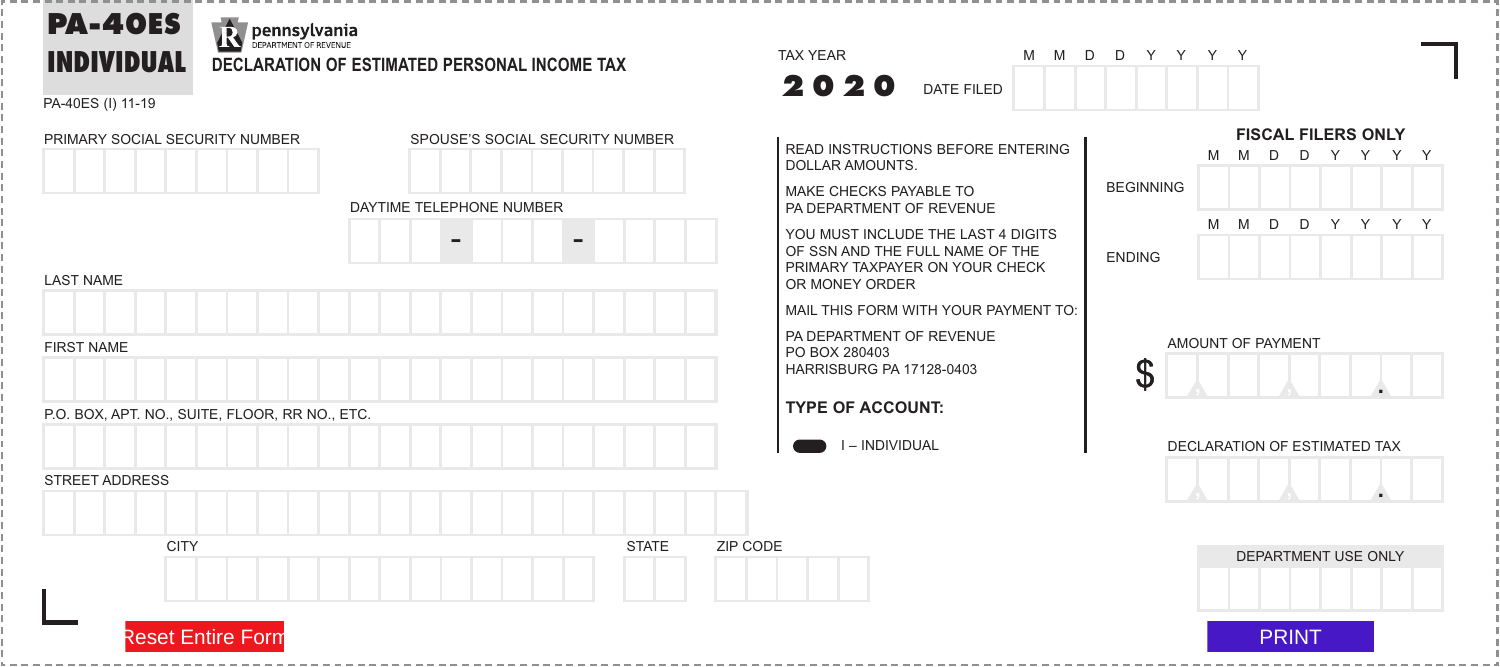Please be sure address below shows through window of envelope.

#### PA DEPARTMENT OF REVENUE PO BOX 280403 HARRISBURG PA 17128-0403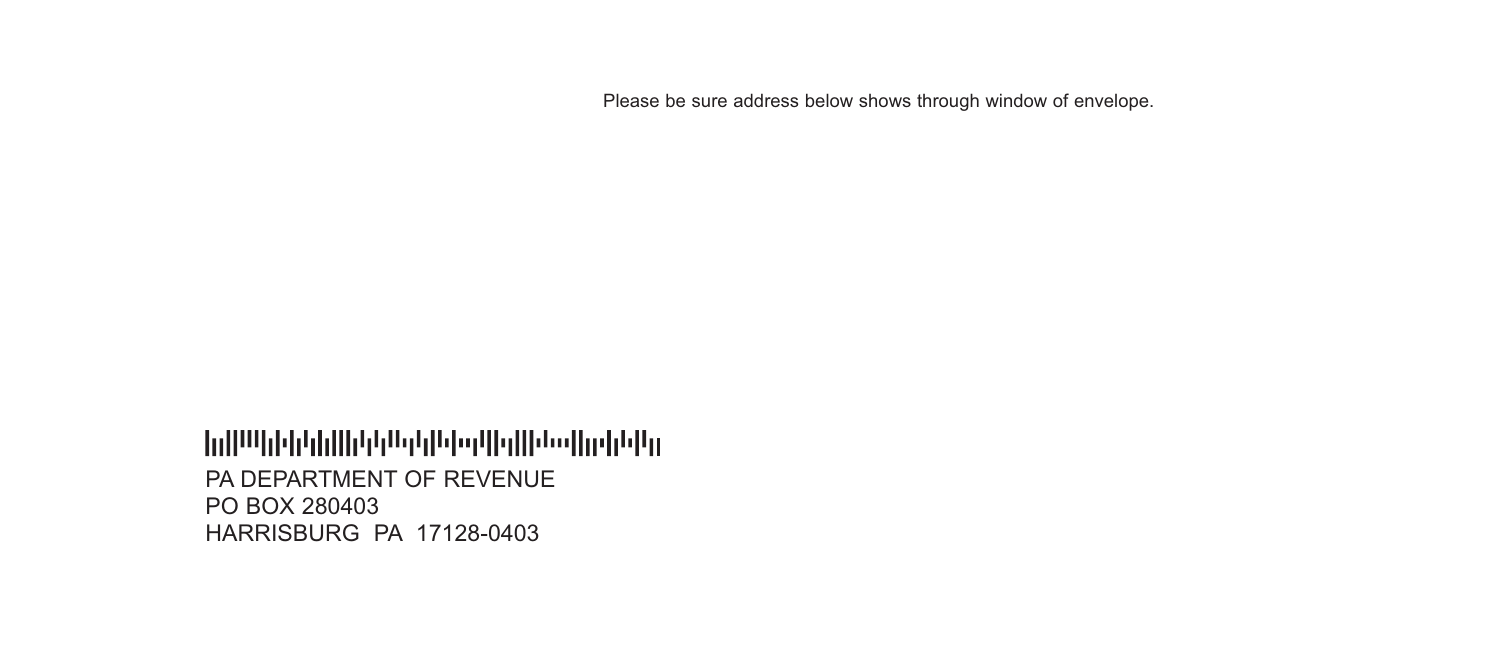

**Pennsylvania Department of Revenue 2020**

## **Instructions for Estimating PA Personal Income Tax**

REV-413 (I) IN 12-19 REV-413 (I) IN 12-19

## **WHAT'S NEW**

Beginning with estimated tax payment coupons for tax years beginning after Jan. 1, 2020, the department will no longer mail preprinted estimated coupon packets to taxpayers. The department notified taxpayers of this change via various methods and media platforms. Taxpayers must either prepare and print their own PA-40 ES (I) Declaration of Estimated Personal Income Tax (estimated tax payment coupons) from the fill-in form on the department's website or obtain blank copies of the form from the department.

The REV-413 (I) instructions have been rewritten and/or reorganized to add clarity for determining the amount of estimated tax payments, who is required to make estimated tax payments and when the estimated tax payments are required to be made. The instructions have also been reformatted with new headings, and line-by-line instructions have been added for the REV-414 (I), Individuals Worksheet for PA Estimated Tax, and PA-40 ES (I), Declaration of Estimated Personal Income Tax.

The Employment Incentive Payment (EIP) Credit has been removed from the REV-414 (I), Individuals Worksheet for PA Estimated Taxes. The unused amounts of previously awarded EIP credits can no longer be carried forward. The REV-414 (I) also now uses Sections instead of Parts for identifying different areas of the worksheet.

## **GENERAL INFORMATION**

#### **PURPOSE**

The REV-413 (I) is used by individual taxpayers for determining if they are required to make estimated tax payments, the amount of their estimated tax liability, the amount of their estimated tax payments, and when the estimated tax payments are due. The REV-413 (I) also provides the instructions for the REV-414 (I), Individuals Worksheet for PA Estimated Tax and the PA-40 ES (I), Declaration of Estimated Personal Income Tax.

Estimated tax is the method used to pay tax on income not subject to employer withholding that includes, but is not limited to, the following types of income:

- Wages for domestic services;
- Tips received from customers;
- Wages paid to residents who are seamen engaged in interstate or intercoastal trade when PA income tax is not withheld by the employer;
- Wages paid to PA residents who work in the reciprocal states of Indiana, Maryland, New Jersey, Ohio, Virginia or West Virginia when PA income tax is not withheld by the employer;
- Earnings from self-employment or profits made in a trade, profession, business or farming by residents or nonresidents regardless of whether the nonresident is a resident of a reciprocal state or not;
- Gains from the sale, exchange or disposition of property;
- Interest and dividends;
- Rents and royalties;
- Gambling and lottery winnings (except PA Lottery noncash winnings); and
- Income derived from estates and trusts.

#### **FORMS REQUIRED TO MAKE ESTIMATED TAX PAYMENTS**

Individual taxpayers required to make estimated tax payments should obtain and complete the REV-414 (I), Individuals Worksheet for PA Estimated Tax and the PA-40 ES (I), Declaration of Estimated Tax. Instructions for both forms are included within this document. The forms may be obtained from the links provided above or by contacting the department's Forms Ordering Service at 1-800-362- 2050. The forms may also be obtained by sending written requests to:

#### **PA DEPARTMENT OF REVENUE TAX FORMS SERVICE UNIT 1854 BROOKWOOD ST HARRISBURG PA 17104-2244**

**CAUTION:** Do not mail estimated tax payments to this address. See the "Payment and Mailing Instructions" included in the Instructions for Completing the PA-40 ES (I), Declaration of Estimated Personal Income Tax for mailing an estimated tax payment to the department.

## **WHO MUST MAKE ESTIMATED TAX PAYMENTS**

The estimated tax rules apply to:

- Resident and part-year resident individuals; and
- Nonresident individuals (or residents of other countries) that expect to have taxable income from sources within Pennsylvania.

Except for farmers as explained later in these instructions, an individual must make PA estimated tax payments if: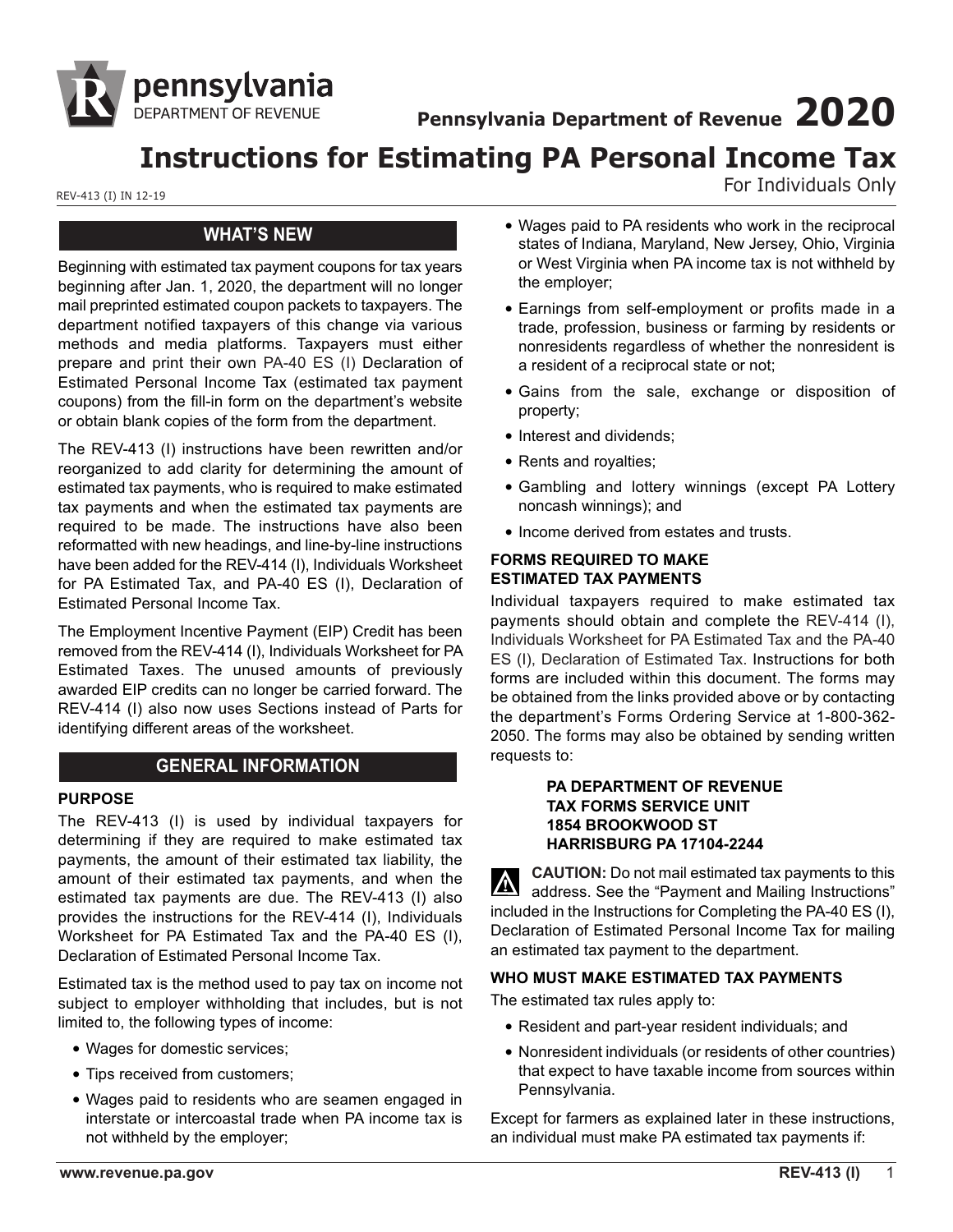- 1. The individual can reasonably expect to owe at least \$246 (\$8,000 of income not subject to employer withholding) in tax after subtracting withholding and credits; and
- 2. The individual can reasonably expect withholdings and credits to be less than the smaller of:
	- 90 percent of the tax to be shown on the 2020 personal income tax return; or
	- 100 percent of the product of multiplying the net PA taxable income shown on the 2019 PA-40 return by 3.07 percent (0.0307). This calculation can only be used by a taxpayer who a filed full-year PA-40 return in 2019.

To determine the estimated tax liability, see the Instructions for Completing the REV-414 (I), Individuals Worksheet for PA Estimated Tax. Use the PA-40 ES (I), Declaration of Estimated Personal Income Tax, to declare and pay the estimated tax for individual taxpayers.

#### **JOINT DECLARATIONS**

A taxpayer and spouse may file a joint return declaration, unless:

- 1. They are separated under a decree of divorce or separate maintenance;
- 2. They have different taxable years;
- 3. One spouse is liable for child support;
- 4. One spouse claims one or more credits (other than the Educational Improvement, Opportunity Scholarship or Resource Enhancement and Protection Tax Credits) on PA Schedule OC; or
- 5. One spouse is otherwise required by the department to file a separate return. See the PA-40 Instruction Booklet for Married, Filing Separately filing status for details on who must file separate returns.

To avoid problems and delays in processing a PA-40, Personal Income Tax Return, a taxpayer and spouse should file tax returns in the same manner as they made their estimated installment payments. If a taxpayer spouse made joint estimated payments, file a joint return. If a taxpayer and spouse made separate estimated payments, please file separate returns claiming the proper amounts on each return. If a taxpayer and spouse are required to file differently or need to file differently from the way they submitted their estimated payments, complete the REV-459B, Consent to Transfer, Adjust or Correct PA Estimated Personal Income Tax Account form, to adjust the estimated accounts.

#### **SAFE HARBOR RULES**

For individual taxpayers required to make estimated tax payments, the department will not impose the estimated underpayment penalty when:

1. The total timely estimated tax payments and credits are at least equal to an amount calculated using the current year's tax rate times the net taxable income on the prior year's PA-40, Personal Income Tax Return, (NOTE: This

exception does not apply if no return was filed in the prior year or the taxpayer was not a full-year resident of Pennsylvania.); or

2. For each installment period, the timely estimated tax payments and credits are at least 90 percent of the actual tax due on the income earned or received for each installment period.

**CAUTION:** Individuals cannot use the prior year PA-40, Personal Income Tax Return, tax liability as this year's estimated tax to avoid underpayment penalty unless the tax rate for both tax years is the same and the taxpayer was a full-year resident for the prior tax year.

#### **ESTIMATED TAX PAYMENT AMOUNT**

See the Instructions for Completing the REV-414 (I), Individuals Worksheet for PA Estimated Tax, and the Amount of Payment instructions included in the Instructions for Completing the PA-40 ES (I), Declaration of Estimated Personal Income Tax, for determining the amount of an individual's estimated tax payments.

#### **ESTIMATED TAX PAYMENT DUE DATES**

Use the Payment Due Dates Table later in these instructions to determine the due date of each installment.

#### **FARMERS**

If at least two-thirds of a taxpayer's gross income for 2020 will be from farming, a taxpayer may do one of the following:

- Pay all of the estimated tax by Jan. 15, 2021; or
- File a 2020 PA tax return by March 1, 2021, and pay the total tax due. In this case, 2020 estimated tax payments are not required.

#### **AMENDING ESTIMATED TAX PAYMENTS**

An individual that has a change in income or credits during a tax year may be required to or elect to change or amend the estimated tax liability and subsequent estimated tax payments. To change or amend the estimated tax liability and subsequent estimated tax payments, use the REV-414 (I), Individuals Worksheet for PA Estimated Tax, to recalculate the estimated tax liability. After completing the recalculation, subtract any estimated tax payments already paid or carryover credits from the previous tax year. Use Line 5 of Section II from the REV-414 (I), the Payment Due Dates Table, and the Amount of Payment instructions included in the Instructions for Completing the PA-40 ES (I), Declaration of Estimated Personal Income Tax, to determine the amount of the subsequent estimated tax payments.

#### **PENALTY FOR FAILURE TO PAY ESTIMATED TAXES**

In some cases, a taxpayer may owe an interest penalty when an estimated tax payment is not made and/or the amount is underpaid. PA law imposes this penalty on each underpayment for the number of days that it remains unpaid, but not beyond the due date for the tax return. PA law imposes the penalty:

• When the individual did not make the estimated tax payments on time and/or in the required amount.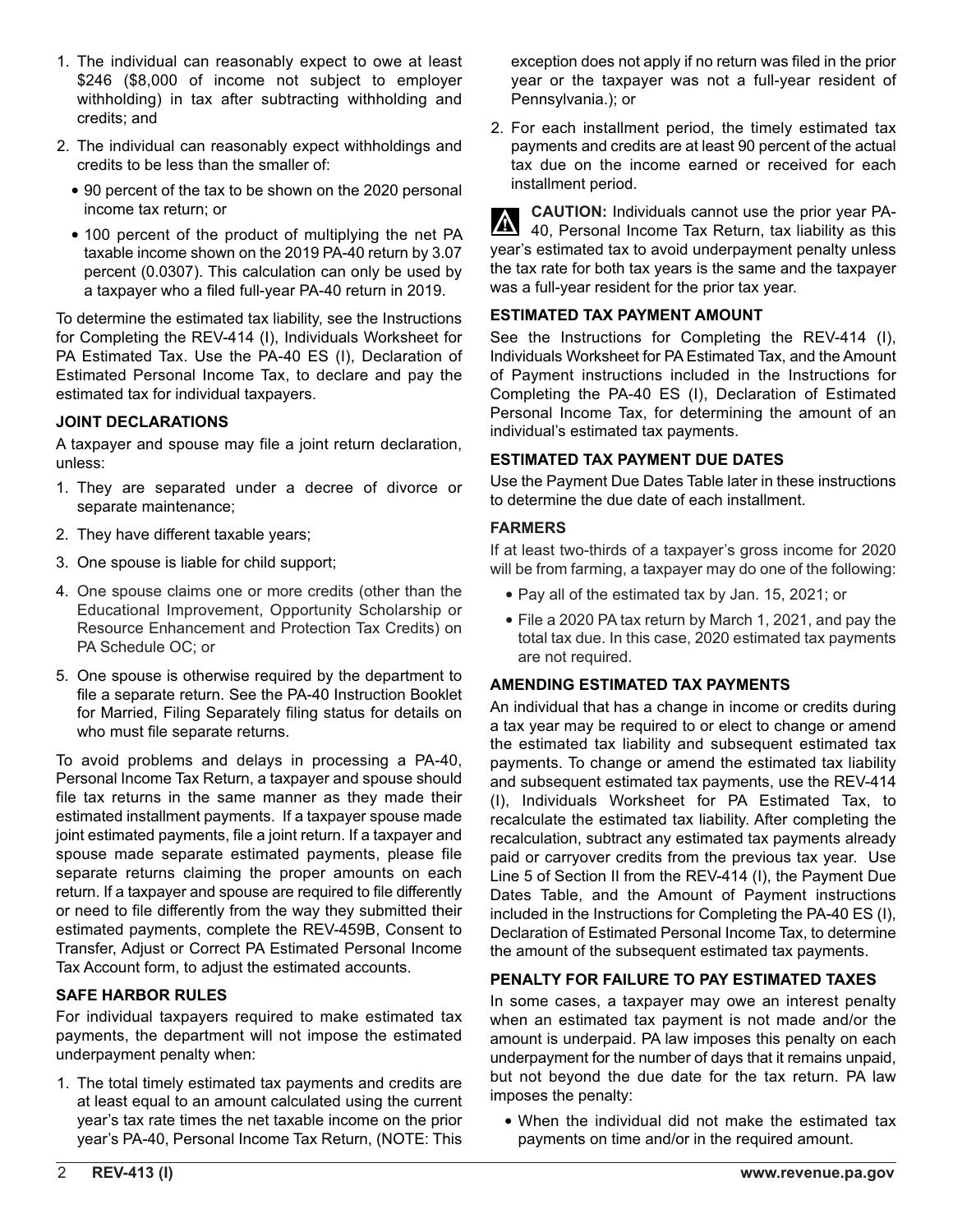• Even if the individual has an overpayment on the PA-40, Personal Income Tax Return.

Individuals that have \$8,000 or more of income not subject to employer withholding for a tax year in which estimated tax payments are due may be subject to the estimated underpayment penalty. The penalty is due for all estimated tax payment periods in which an estimated tax payment is not made, or is underpaid, and no exceptions are met for the periods.

The penalty is due even if the income for (an) earlier payment period(s) is (are) less than an annualized income amount of \$8,000. The penalty is due when the income for a tax year is at least \$8,000 and a payment for an earlier period is not included in the estimated tax payment for the

period it is known when the income will exceed \$8,000 for the tax year. Underpayment penalties will accrue for those periods until such estimated tax payments are received. See the REV-1630, Underpayment of Estimated Tax by Individuals, for additional information on how to calculate the estimated underpayment penalty and qualifying for an exception to the underpayment penalty.

**NOTE:** The department will notify an individual with a preassessment notice if the individual is subject to the estimated underpayment penalty. Individuals can calculate the correct amount of the penalty on the REV-1630, Underpayment of Estimated Tax by Individuals, if there is a disagreement with the amount of the penalty included on the notice.

| <b>PAYMENT DUE DATES TABLE</b> |  |  |
|--------------------------------|--|--|
|                                |  |  |

| If you first meet the requirement to make     | The number<br>of required<br><i>installments</i><br>is: | And you pay the following percentages of the estimated tax by the date<br>shown or the next business day if the due date falls on a Saturday,<br>Sunday or holiday. |               |               |               |
|-----------------------------------------------|---------------------------------------------------------|---------------------------------------------------------------------------------------------------------------------------------------------------------------------|---------------|---------------|---------------|
| estimated tax payments:                       |                                                         | Apr. 15, 2020                                                                                                                                                       | Jun. 15, 2020 | Sep. 15, 2020 | Jan. 15, 2021 |
| Before April 1, 2020                          | $\overline{4}$                                          | 25%                                                                                                                                                                 | 25%           | 25%           | 25%           |
| After March 31, 2020, and before June 1, 2020 | 3                                                       |                                                                                                                                                                     | 50%           | 25%           | 25%           |
| After May 31, 2020, and before Sept. 1, 2020  | 2                                                       |                                                                                                                                                                     |               | 75%           | 25%           |
| After Aug. 31, 2020                           |                                                         |                                                                                                                                                                     |               |               | 100%          |

#### INSTRUCTIONS FOR COMPLETING THE REV-414 (I), INDIVIDUALS WORKSHEET FOR PA ESTIMATED TAX

## SECTION I

## **2020 PA ESTIMATED TAX PAYMENT WORKSHEET**

## **LINE 1**

#### **2020 ESTIMATED INCOME**

Enter the expected PA-taxable income for 2020. Do not include the amount of any compensation from which an employer will withhold PA income tax. Using information from prior years' tax returns as a basis as well as information from other sources, add up the expected positive income amounts from each of the classes of income reported on the PA-40, Personal Income Tax Return.

## **LINE 2**

## **2020 ESTIMATED TAX**

Multiply Line 1 by 3.07% (0.0307) and enter the result.

## **LINE 3**

#### **ESTIMATED 2020 RESIDENT CREDIT FOR INCOME TAX PAID TO OTHER STATES**

If income taxes are also expected to be paid in: another state of the United States; the District of Columbia; the Commonwealth of Puerto Rico; or any territory or possession of the United States, enter the amount of the expected resident credit for taxes paid to the other states.

## **LINES 4 THRU 21**

## **ESTIMATED 2020 RESTRICTED TAX CREDITS**

Enter the amount of the specific restricted tax credit for each line expected to be received in 2020. Restricted tax credits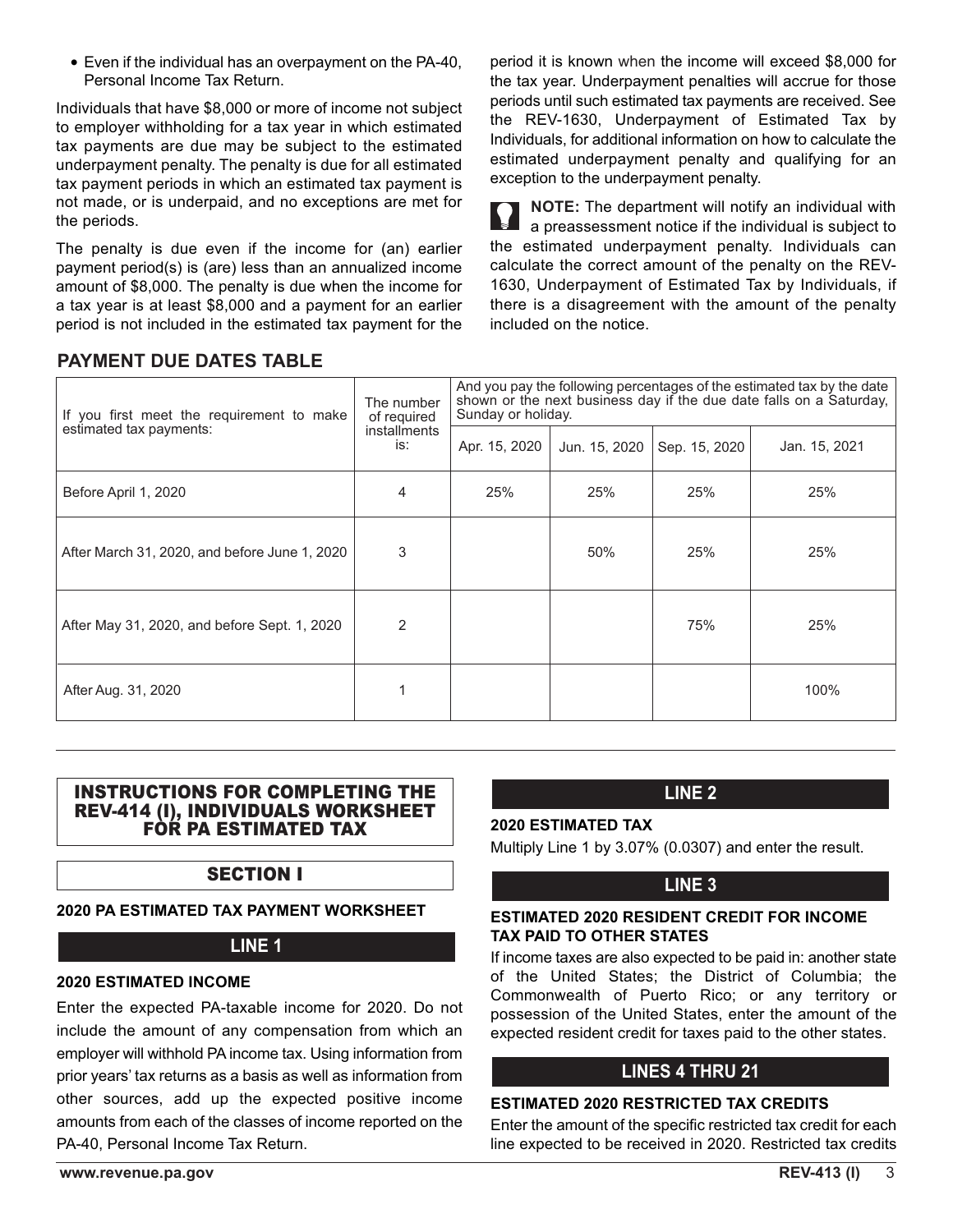are those tax credits which must be separately applied for and are awarded to taxpayers or businesses in which they are owners. Generally, a restricted tax credit is received only as a result of ownership in a PA S corporation or partnership, ownership of a sole proprietorship, ownership of a farm or participation in a special purpose entity.

## **LINE 22**

#### **ESTIMATED OTHER PA SCHEDULE OC CREDIT**

If a restricted tax credit is expected to be awarded for a tax year and the credit is not one of those listed for Lines 4 through 21 enter the amount of the credit expected to be awarded.

## **LINE 23**

#### **ESTIMATED 2020 SPECIAL TAX FORGIVENESS CREDIT**

If the Special Tax Forgiveness Credit is expected to be received in 2020, enter the amount of the expected credit.

## **LINE 24**

## **TOTAL ESTIMATED CREDITS**

Add the amounts on Lines 3 through 23 and enter the result.

## **LINE 25**

#### **TOTAL 2020 ESTIMATED TAX NET OF ESTIMATED CREDITS**

Subtract Line 24 from Line 2 and enter the result.

## **LINE 26**

Multiply Line 25 by 90% (0.90) and enter the result.

## **LINE 27**

## **SAFE HARBOR METHOD INCOME**

If a full-year PA-40 return was filed in 2019, enter 100% of the net PA taxable income from Line 11 of the 2019 PA-40, Personal Income Tax Return. If a return was not filed for 2019 or a part-year resident return was filed, the safe harbor method is not permitted to be used. Enter \$0 if not eligible for the safe harbor method and skip Lines 28 through 31.

## **LINE 28**

#### **SAFE HARBOR METHOD TAX LIABILITY**

Multiply the amount on Line 27 by 3.07% (0.0307) and enter the result.

## **LINE 29**

#### **EXPECTED 2020 WITHHOLDINGS**

Enter the amount of PA tax withholdings expected including any excess withholdings (over 3.07%) from employer compensation or withholdings from other sources such as Forms 1099-R or W-2G.

## **LINE 30**

## **TOTAL WITHHOLDINGS AND CREDITS**

Add Lines 24 and 29.

## **LINE 31**

#### **SAFE HARBOR METHOD NET ESTIMATED TAX LIABILITY**

If Line 30 is less than Line 28, subtract Line 30 from Line 28 and enter the result. If Line 30 is more than Line 28, enter a 0 (zero).

## **LINE 32**

#### **TOTAL 2020 ESTIMATED TAX LIABILITY**

Enter the smaller of Line 26 or Line 31.

## **LINE 33**

#### **NONRESIDENT WITHHOLDING ADJUSTMENT**

If nonresident withholding is expected from a PA Schedule NRK-1, Nonresident Schedule of Shareholder/Partner/Beneficiary Pass Through Income, Loss and Credits, for a PA S corporation, partnership, estate or trust or withholding will be included on Form 1099-MISC, enter the amount of nonresident withholding expected from those documents. Otherwise, enter a 0 (zero).

## **LINE 34**

#### **TOTAL 2020 REQUIRED ESTIMATED TAX**

Subtract Line 33 from Line 32 and enter the result. If the amount is \$246 or greater, this is the amount required to be paid in estimated tax for 2020. If the amount is less than \$246, estimated tax payments are not required to be made.

## SECTION II

**AMENDED INDIVIDUAL PA ESTIMATED TAX SCHEDULE** 

## **LINE 1**

Enter the amount from Line 34 of the REV-414 (I) Individuals Worksheet for PA Estimated Tax, after recalculating the Total 2020 Required Estimated Tax.

## **LINE 2**

Enter the amount of the previous tax year's overpayment applied to the current year's estimated tax liability.

## **LINE 3**

Enter the total amount of estimated tax payments made to date.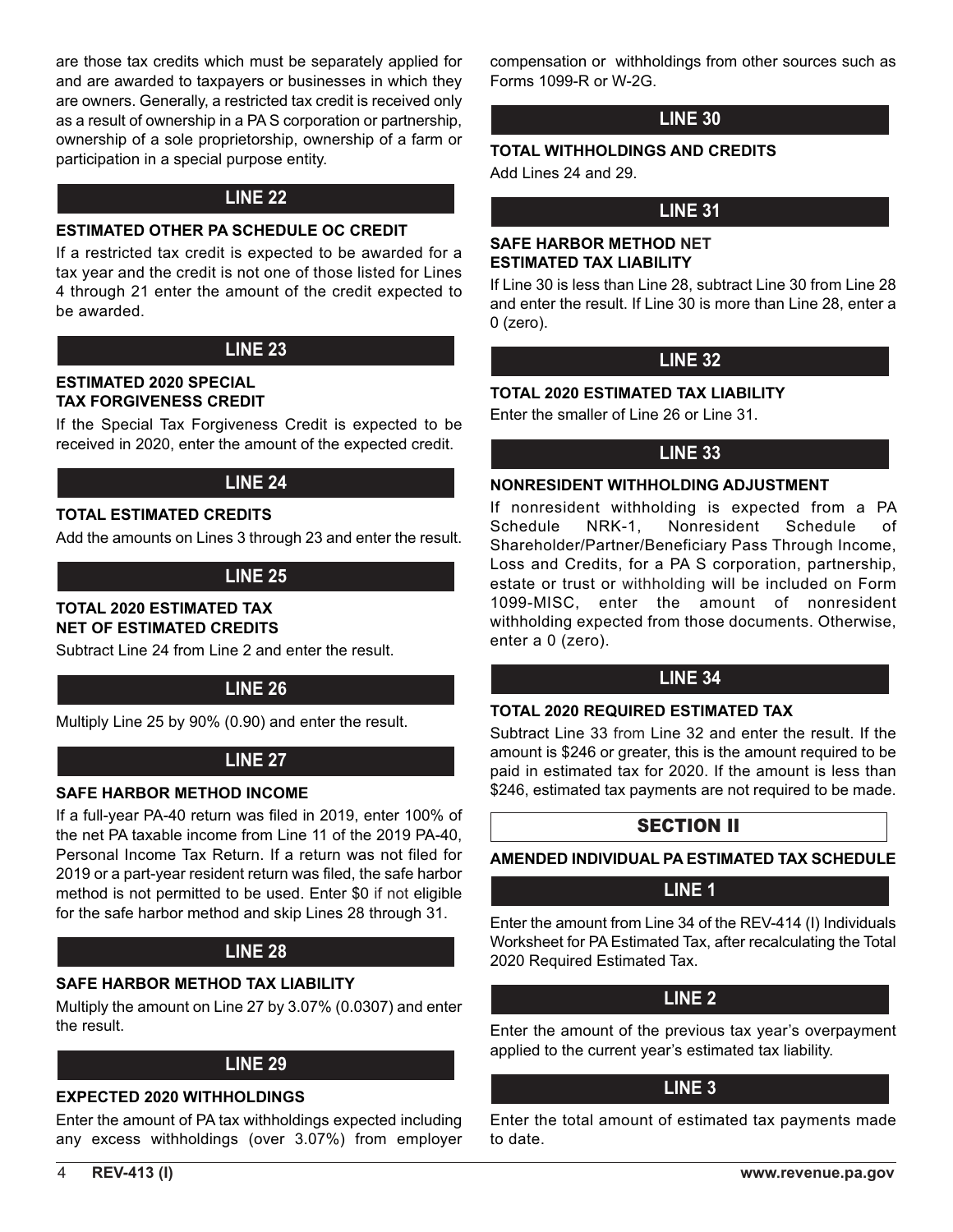### **LINE 4**

Add Lines 2 and 3 and enter the result.

## **LINE 5**

Subtract Line 4 from Line 1 and enter the result. Refer to the Amending Estimated Tax Payment instructions for additional information.

## SECTION III

#### **2020 RECORD OF ESTIMATED TAX PAYMENTS SCHEDULE**

Use the chart to record the date and amount of estimated tax payments made along with the amount of any previous year's tax overpayment applied to the current tax year's estimated tax liability.

#### **PAYMENT NUMBER 1**

#### **COLUMN A**

For the payment due Apr. 15, 2020, enter the date the estimated tax payment was made. If an estimated tax payment was not required to be made because the overpayment from the previous tax year was equal to or in excess of the estimated tax payment amount required to be made, enter April 15th of the tax year.

#### **COLUMN B**

Enter the amount of the estimated tax payment made. If no estimated tax payment was made because the overpayment from the previous tax year was equal to or in excess of the estimated tax payment amount required to be made, enter a 0 (zero).

#### **COLUMN C**

Enter the amount of any overpayment from the previous tax year applied up to the estimated tax payment amount required to be made for the period based upon the Amount of Payment instructions included in the Instructions for Completing the PA-40 ES (I), Declaration of Estimated Personal Income Tax, later within these instructions.

**NOTE:** An overpayment amount from the previous tax year in excess of the estimated tax payment amount required to be made for a period will be carried forward to subsequent estimated tax payment periods until there is no remaining balance of the overpayment to be applied.

#### **COLUMN D**

Add the amounts from Column B and Column C and enter the result.

## **PAYMENT NUMBER 2**

#### **COLUMN A**

For the payment due Jun. 15, 2020, enter the date the estimated tax payment was made. If an estimated tax payment was not required to be made because the

overpayment from the previous tax year was equal to or in excess of the estimated tax payment amount required to be made for the first and second estimated tax payment periods, enter a dash in the space and a 0 (zero) in Column B.

#### **COLUMN B**

Enter the amount of the estimated tax payment made. If the overpayment from the previous tax year was more than the required estimated tax payment for the first estimated tax payment period but the remaining balance of the overpayment is less than the required estimated tax payment for the second estimated tax payment period, enter the amount of the estimated tax payment actually made.

#### **COLUMN C**

If an estimated tax payment was not required to be made because the overpayment from the previous tax year was equal to or in excess of the estimated tax payment amount required to be made for the first and second estimated tax payment periods, enter a 0 (zero). If the estimated tax payment required to be made for the second estimated tax payment period was more than the remaining balance of the overpayment from the previous tax year after applying an amount to the first estimated tax payment period, enter the remaining balance of the overpayment amount to be applied.

#### **COLUMN D**

Add the amounts from Column B and Column C and enter the result.

## **PAYMENT NUMBER 3**

#### **COLUMN A**

For the payment due Sept. 15, 2020, enter the date the estimated tax payment was made. If an estimated tax payment was not required to be made because the overpayment from the previous tax year was equal to or in excess of the estimated tax payment amount required to be made for the first, second and third estimated tax payment periods, enter a dash in the space and a 0 (zero) in Column B.

#### **COLUMN B**

Enter the amount of the estimated tax payment made. If the overpayment from the previous tax year was more than the required estimated tax payment for the first and second estimated tax payment periods but the remaining balance of the overpayment is less than the required estimated tax payment for the third estimated tax payment period, enter the amount of the estimated tax payment actually made.

#### **COLUMN C**

If an estimated tax payment was not required to be made because the overpayment from the previous tax year was equal to or in excess of the estimated tax payment amount required to be made for the first, second and third estimated tax payment periods, enter a 0 (zero). If the estimated tax payment required to be made for the third estimated tax payment period was more than the remaining balance of the overpayment from the previous tax year after applying amounts to the first and second estimated tax payment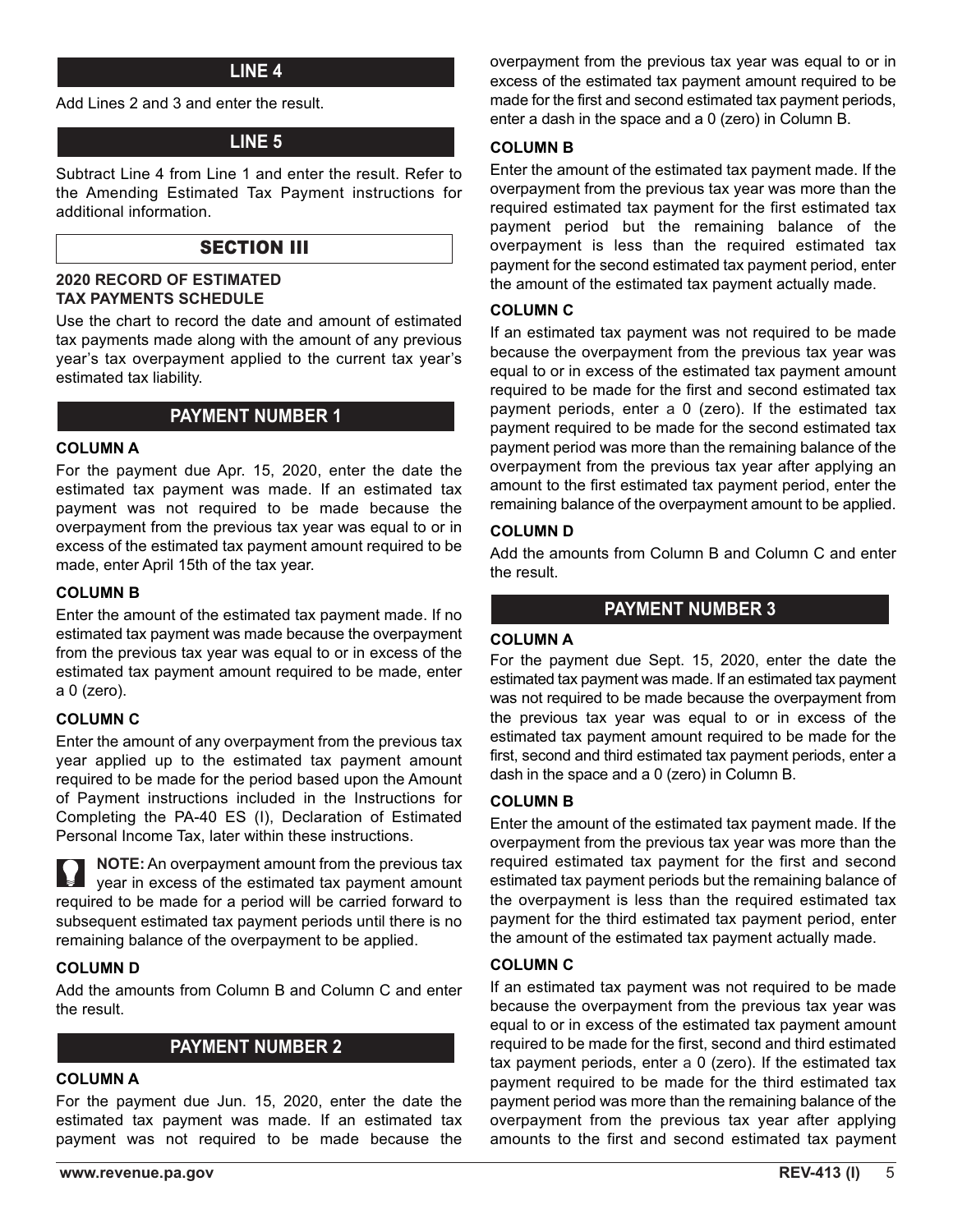periods, enter the remaining balance of the overpayment amount to be applied.

#### **COLUMN D**

Add the amounts from Column B and Column C and enter the result.

## **PAYMENT NUMBER 4**

#### **COLUMN A**

For the estimated tax payment Jan. 15, 2021, enter the date the estimated tax payment was made. If an estimated tax payment was not required to be made because the overpayment from the previous tax year was equal to or in excess of the estimated tax payment amount required to be made for the first, second, third and fourth estimated tax payment periods, enter a dash in the space and a 0 (zero) in Column B.

#### **COLUMN B**

Enter the amount of the estimated tax payment made. If the overpayment from the previous tax year was more than the required estimated tax payment for the first, second and third estimated tax payment periods but the remaining balance of the overpayment is less than the required estimated tax payment for the fourth estimated tax payment period, enter the amount of the estimated tax payment actually made.

#### **COLUMN C**

If an estimated tax payment was not required to be made because the overpayment from the previous tax year was equal to or in excess of the estimated tax payment amount required to be made for the first, second, third and fourth estimated tax payment periods, enter a 0 (zero). If the estimated tax payment required to be made for the fourth estimated tax payment period was more than the remaining balance of the overpayment from the previous tax year after applying amounts to the first, second and third estimated tax payment periods, enter the remaining balance of the overpayment amount to be applied.

## **COLUMN D**

Add the amounts from Column B and Column C and enter the result.

## **TOTAL**

#### **COLUMN B**

Add the amounts in Column B and enter the result.

#### **COLUMN C**

Add the amounts in Column C and enter the result. The result should equal the amount of overpayment applied from the previous tax year.

#### **COLUMN D**

Add the amounts Column D and enter the result. The resulting total should equal or exceed the amount on Line 34 of Section I.

#### INSTRUCTIONS FOR COMPLETING THE PA-40 ES (I), DECLARATION OF ESTI-MATED PERSONAL INCOME TAX

Individuals filing declarations must use the PA-40 ES (I), Declaration of Estimated Personal Income Tax, to make payments of estimated taxes. Failure to receive forms does not relieve taxpayers from filing and paying the tax.

## **DATE FILED**

Enter the due date of the estimated tax payment. Use the Payment Due Dates Table earlier in these instructions to determine the due date of the estimated tax payment.

## **PRIMARY SOCIAL SECURITY NUMBER**

Enter the nine-digit Social Security number of the taxpayer.

## **SPOUSE'S SOCIAL SECURITY NUMBER**

If a joint declaration and estimated tax payment is being filed, enter the nine-digit Social Security number of the spouse.

## **DAYTIME PHONE NUMBER**

Enter the taxpayer's daytime phone number.

## **LAST NAME**

Enter the last name of the primary taxpayer. If filing a joint declaration and estimated tax payment, this is usually the name of the taxpayer that is listed first on the tax return for a Married, Filing Jointly status filed return.

## **FIRST NAME**

Enter the first name of the primary taxpayer. If filing a joint declaration and estimated tax payment, this is usually the name of the taxpayer that is listed first on the tax return for a Married, Filing Jointly status filed return.

## **ADDRESS**

Enter the taxpayer's complete street address. If the address has an apartment number, suite or RR number, enter after the street address. Eliminate all punctuation such as apostrophes, commas, periods and hyphens.

## **FISCAL YEAR FILERS ONLY**

Enter the beginning and ending dates of the fiscal year only when the PA-40 return is not filed on a calendar-year basis.

## **AMOUNT OF PAYMENT**

Enter the amount of the estimated tax payment to be made for the payment due date. For most taxpayers, the following